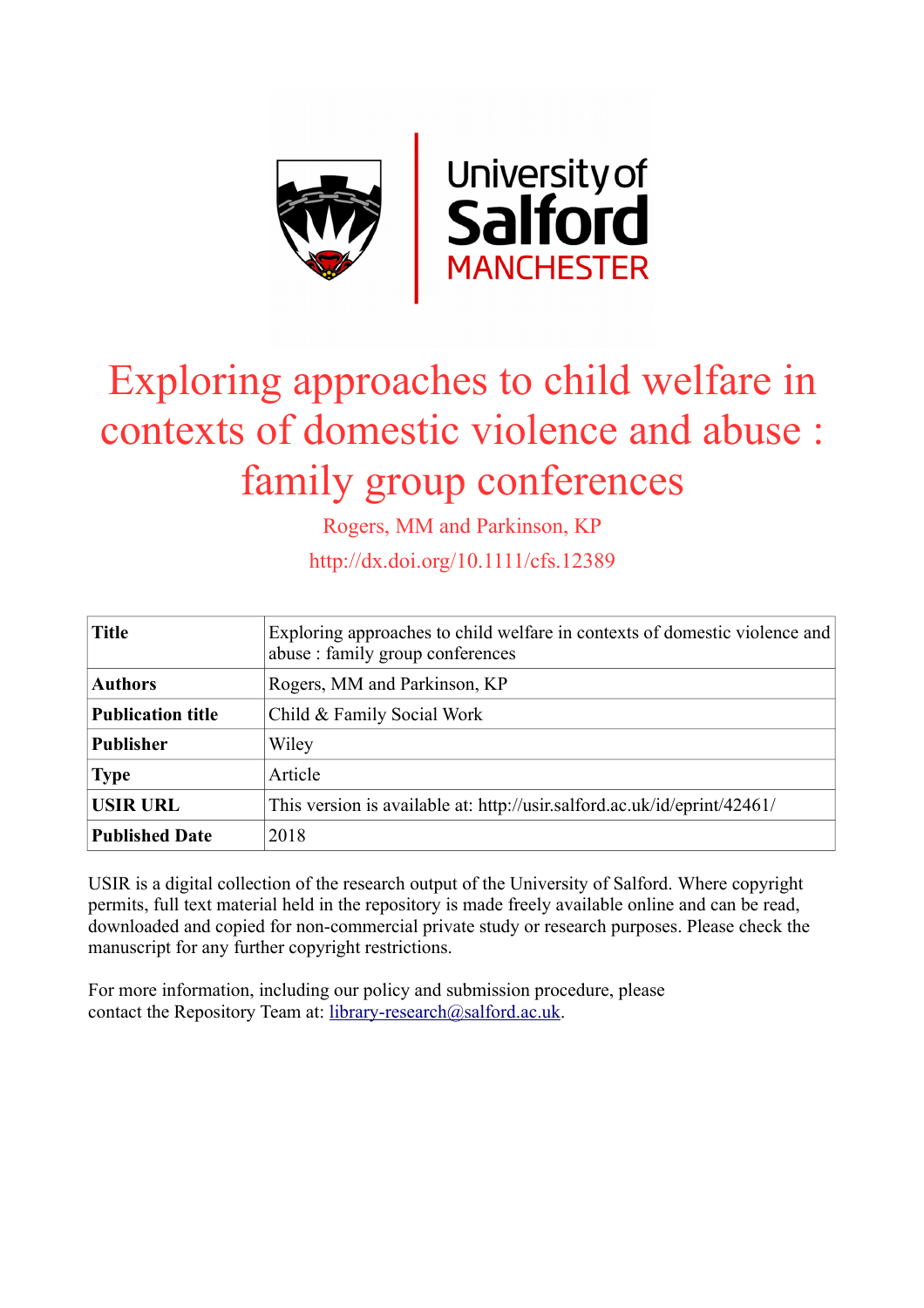# **Exploring approaches to child welfare in contexts of domestic violence and abuse: family group conferences**

This article sets out to explore service provision for families affected by domestic violence and abuse (DVA). For most families where there are child protection concerns, there are possibilities for intervention from child welfare agencies and domestic abuse services but these have been criticised as having distinct and disconnected practice cultures and orientation. Recognising this divergence, in this paper we advocate for safeguarding children affected by DVA using the family group conference (FGC) model. This offers possibilities for a coherent response which integrates both child- and women-centred concerns in a holistic approach to family safety and wellbeing. Furthermore, it is well documented that safeguarding work involves professionally-led decision-making which is pre-occupied with the management of risk. Family group conferences, however, promote a partnership approach which engages families in a more democratic decision-making process. As such, FGCs offer families the opportunity to develop their own safety and support plans for the protection and care of children recognising the family's inherent strengths.

**Key words:** child abuse, domestic violence and abuse, family group conferences, child protection, strengths

#### **Introduction**

This discussion paper explores the benefits and limitations of current service provision and family group conferences (FGCs) for children and families affected by domestic violence and abuse (DVA). The interplay of DVA and the experiences of children has received considerable attention in recent years. Despite this, statutory services have struggled to develop effective responses to families experiencing DVA (Hester 2011) and services appear overwhelmed by the sheer enormity of the problem in terms of its prevalence, impacts and structural roots (Stark 2007; Peckover 2014). Allen (2013) suggests that the need to safeguard children and young people living with DVA is the most contentious issue in social work (hereafter we use 'children' to refer to those up to age 18). Moreover, as mainstream social care has become preoccupied with the identification and control of risk (Featherstone *et al*. 2014), so too has DVA praxis (Peckover 2014). In children's social care this has led to a narrow, surveillant practice approach which focuses on the child's safety rather than that of the woman, child and parent-child relationships (Lapierre 2008; Hester 2011).

Throughout this paper, the UK government's definition of DVA is employed as an umbrella term encompassing a wide range of abuses. This definition states that DVA is:

[...] any incident or pattern of incidents of controlling, coercive, threatening behaviour, violence or abuse between those aged 16 or over who are, or have been, intimate partners or family members regardless of gender or sexuality. The abuse can encompass, but is not limited to: psychological; physical; sexual; financial; emotional. (Home Office 2013: online)

This definition reflects the Government's acknowledgment of coercive control (Stark, 2007) as a central dynamic of DVA as well as recognition that the relationships of young people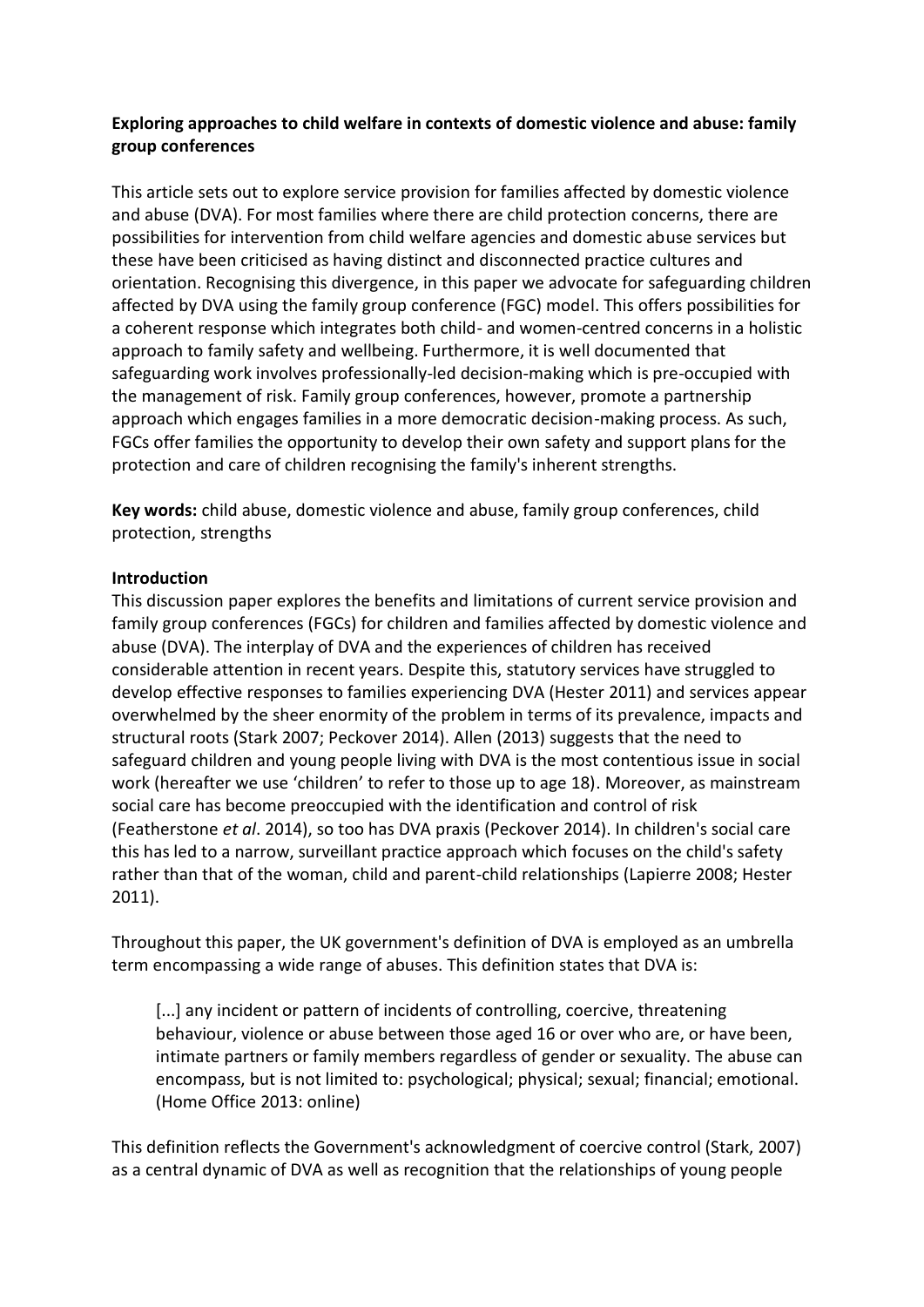under the age of 18 are affected by DVA. However, research suggests that the Government does not go far enough in terms of this age boundary (Barter *et al*. 2009). Notwithstanding, the broadening of the definition in 2013 demonstrates the Government's attempts to delineate DVA as a social problem which is widespread affecting people regardless of certain boundaries (such as sexuality and gender, but only to some extent, age). What this definition lacks is an accompanying model for practice in the context of safeguarding children. So, the question that has been raised through scholarship is how can we best support families affected by DVA (Hester 2011)? This paper seeks to explore this question by examining the value of FGCs. In doing so, an argument will be made for social work interventions to move away from prescriptive, surveillant practice to integrate more strengths-based interventions which help to engender feelings of safety, empowerment and self-determination within families (Featherstone *et al.* 2014).

The paper will begin with a discussion centring on DVA, its impacts on children and, more specifically, upon the mother-child relationship. Whilst acknowledging the diversity of family configuration in contemporary society, we focus on the dominant family type which assumes that a family is characterised by male and female parental figures, as well as children. Exploring the impact that DVA has on children helps to illuminate the complexity of the problem facing the social work profession. This is followed by an exposition of the tensions in the field of children's safeguarding within the context of service responses to DVA. A solution to the tensions and disconnect in service delivery is then proposed through a discussion of the FGC model.

## **Children and DVA: prevalence and impact**

It is suggested that one in four children in the UK will experience DVA by the time they reach 18 (Radford *et al*. 2011). In addition, it is estimated that six per cent of all children will be exposed to severe levels of DVA, occurring between the adults in their homes, at some point during their childhood (Radford *et al*. 2011). Of concern is the estimate that 130,000 children live in UK households where DVA is perceived to be high risk; that is, where there is a significant risk of harm or death (CAADA 2012) (CAADA - formerly Co-ordinated Action Against Domestic Abuse, now SafeLives). However, many more children live with lowmedium levels on a daily basis and these experiences range from directly witnessing acts of abuse to hearing violence being perpetrated in other parts of the house.

In a recent study, CAADA (2014) analysed a dataset containing a total of 877 children's case records from frontline child protection services (and which was supplemented by data collected directly from 331 children). CAADA found that 62 per cent of children living with DVA had experienced direct harm. This finding adds to a growing body of research which demonstrates the link between and co-occurrence of DVA and child abuse supporting the claim that the fear and distress caused by men's violence is a 'simultaneous abuse of women and children' (Kelly 1994: 47). Moreover, children who experience DVA in the home, directly or indirectly, 'are rarely passive observers... they experience it from the position of subjects and not objects' (Clarke & Wydall 2015: 181).

The impacts on children are wide-ranging and include: physical and health-related conditions; emotional/psychological trauma; relationship problems; disruptions to education; and behavioural issues to name a few (CAADA 2014). In research, children have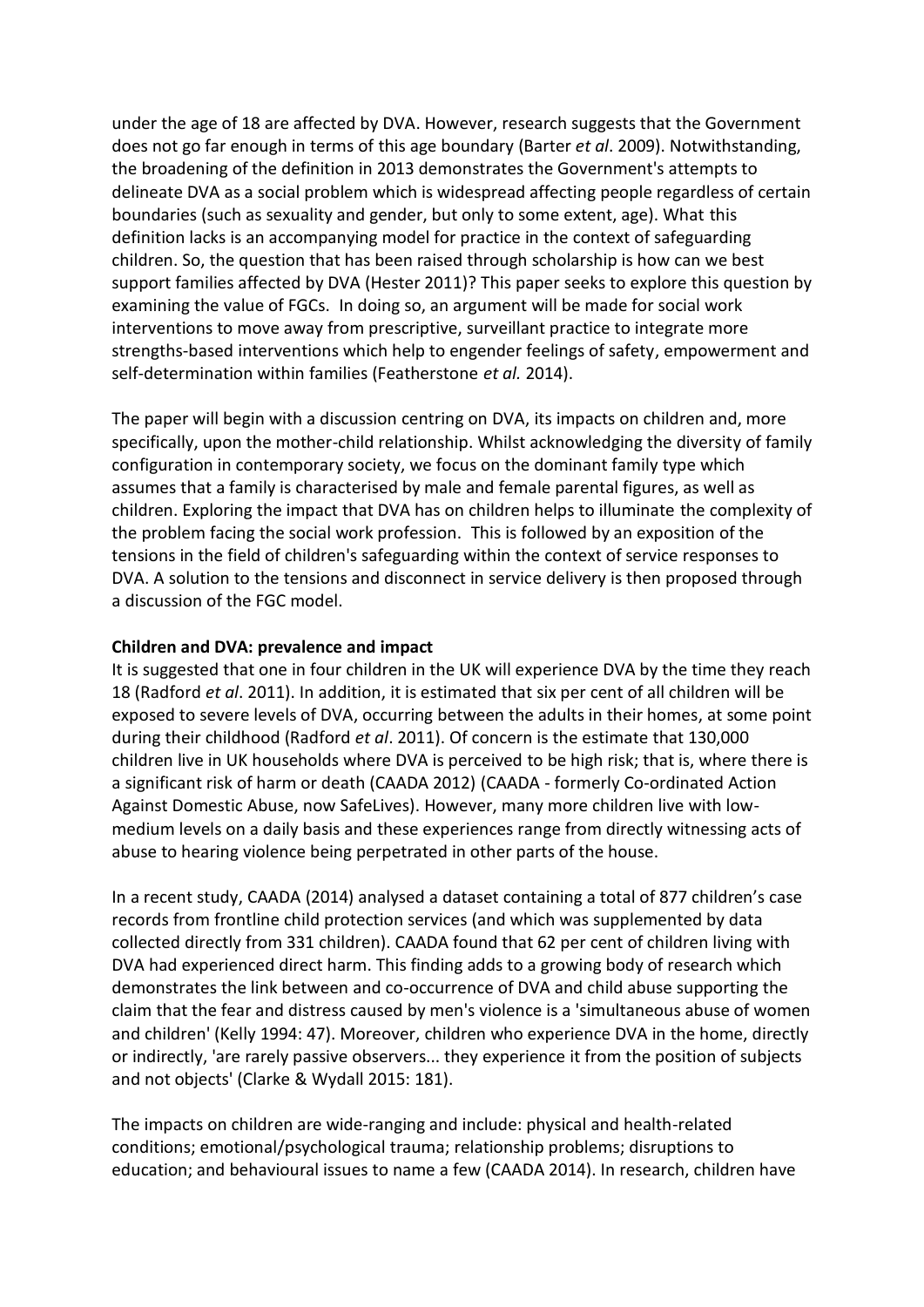depicted the fear that overwhelms them daily when DVA is present as well as describing the controls that perpetrators place upon their lives in terms of play, education, freedom of movement and over friendships and relationships (Houghton 2015). What is important within the discourse which describes these impacts is that children's voices are heard in order to more effectively gain a picture of how *children* construct and make sense of the lived experience of DVA (Lombard 2015).

## **DVA and the mother-child relationship**

It is useful to focus on just one of the impacts of DVA in order to illuminate the workings of coercive and controlling behaviour in relation to children's experiences. Thus, we focus on the harms that can be done to the relational bond between those who are victims within the family setting (Corvo 2006). This section summarises some of the possible disruptions within the mother-child relationship as this is especially pertinent in the context of a 'whole family' approach to social work (SCIE 2009). The mother-child relationship is, however, as Humphreys & Bradbury-Jones (2015: 231) note, a 'significant but marginalised area of inquiry and practice'.

A recent study by Katz (2015) found that, within the home, a key strategy of DVA is the control of time, movement and activities with the intention of separating a child from their mother. Outside of the home, Katz (2015) reported on the ways in which the control of women severely restricted children's lives by preventing their engagement with extended family, friends and extra-curricular activities. This study highlighted classic strategies of coercive control (Stark 2007) which can limit a child's resilience and ability to cope. In effect, Katz describes 'maternal alienation'; the strategy used by male perpetrators to deliberately undermine and destroy relationships between mothers and their children (Morris 2009: 416). The concept of maternal alienation also explains the long-lasting estrangement that can occur in the mother-child relationship. By exploiting maternal alienation, perpetrators can ensure that women's and children's experiential knowledge and meaning-making is 'denied, invalidated and forced underground' (Kelly & Radford 1996: 20). This is an effective form of coercive control that serves to isolate and disempower victims.

In addition, whilst deliberately drawing on particular narratives and stereotypes, an effect of the self-serving techniques employed by male perpetrators, Morris (2009) argues, is the portrayal of mothers as 'irrational, lying, monstrous and unloving, and culpable for all problems in the family' (2009: 417). This can lead to women taking the blame for the problems in the family and for their lack of ability to protect their children. Moulding *et al*. (2015: 249) highlight additional consequences of victim-blaming discourse in terms of children and adults (who grew up with violence) blaming their mothers. They also highlight the difficulty of disentangling women and children from further abuse. This is the challenge for social work, and Smith et al. (2015) advocate one approach as being to increase strengths by bolstering maternal protectiveness and enhancing the mother-child relationship.

#### **Locating the problem in practice: the preoccupation with risk**

Undisputedly, the presence of DVA in children's lives presents multiple risks to well-being and this has become a firm priority for policy and practice across the health and social care sectors (Humphreys & Bradbury-Jones 2015). Indeed, a preoccupation with risk is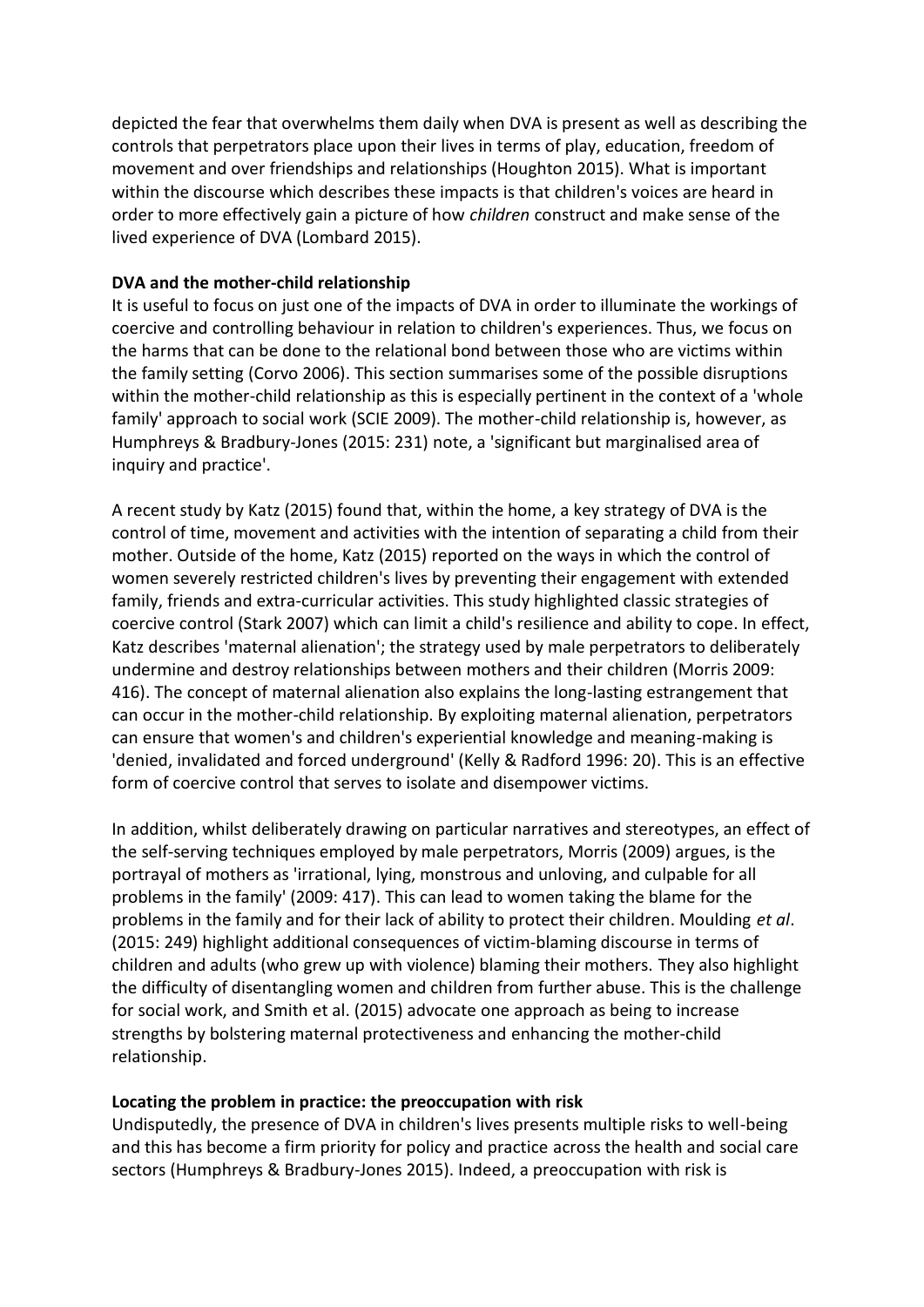considered to have had a far-reaching spread in modern society *per se* (Beck 1992). Over the decades, for social work practice this has triggered a paradigm shift to one which has embedded risk as the central focus of the work (Cottam 2011). This shift has had influence throughout the multi-agency field and the DVA sector has integrated this approach to risk into its policy and practices. This exemplifies what Walby *et al*. (2014) explore as the mainstreaming of DVA services. Not all commentators view the preoccupation with risk as positive and it is has led to a call for what Featherstone *et al.* (2014) name as a return to more humane social work with families.

Nowadays it is acknowledged that DVA features in some of the most challenging social work cases. However, a single-agency response has limited results (Cleaver *et al.*2007). Responding to this, in the 1990s the New Labour Government adopted the Co-ordinated Community Response (CCR) model which incorporates a multi-agency approach to working with adult victims/survivors, perpetrators *and* children. The implementation of the CCR model has seen the growth of individual structures designed to address different aspects of risk; for example, multi-agency risk assessment conferences (MARACs) who manage high risk cases as well as new requirements for Local Safeguarding Children Boards (LSCBs) to treat DVA as a priority area (Hester 2011). The continued growth of these individual structures within the CCR model reflects the endurance and dominance of a risk management perspective. The multi-agency approach, however, has attracted criticism as Humphreys & Stanley (2006: 9) identify 'a profound separation in the discourses of child abuse and women abuse which underpins structural and organisational barriers to an integrated response'.

#### **Safeguarding practice with families affected by DVA**

Safeguarding practices are shaped by the Children Act 1989 and statutory guidance, such as 'Working Together to Safeguard Children' (DoE 2015). These are commonly interpreted within the confines of the risk management perspective (Featherstone *et al*. 2014). In safeguarding cases for families affected by DVA this usually requires the eradication of the risk, achieved by removing the perpetrator (male) from the family home. Mostly, the responsibility for ensuring that this happens is placed with the mother (the victim/survivor). In this scenario women are often pathologised for their lack of ability to safeguard their children with the onus placed upon them to make up for this failure (Lapierre 2008).

Lapierre (2008: 453) argues that through this 'deficit model of mothering' the construction of abused women as inadequate mothers is commonplace in children's safeguarding work. Yet placing the primary responsibility for parenting and safeguarding children with the mother results in the neglect of the abusive partner (Buzawa *et al.* 2009). Moreover, this approach is antithetical to the majority of DVA praxis which sees the structural and systemic roots of DVA as located in patriarchy and gender inequality (Stark 2007). More importantly for children, the neglect of fathers obscures the consequences of DVA which affect the 'whole family' (SCIE 2009). Devaney (2008) suggests reframing professional interventions to focus on the risk that men present rather than the risk that children are at. Practitioners are more likely to include work with fathers in this way.

Yet, it is widely acknowledged that fathers generally are not readily engaged in child protection processes and planning for the safety of their children (see Scourfield 2006).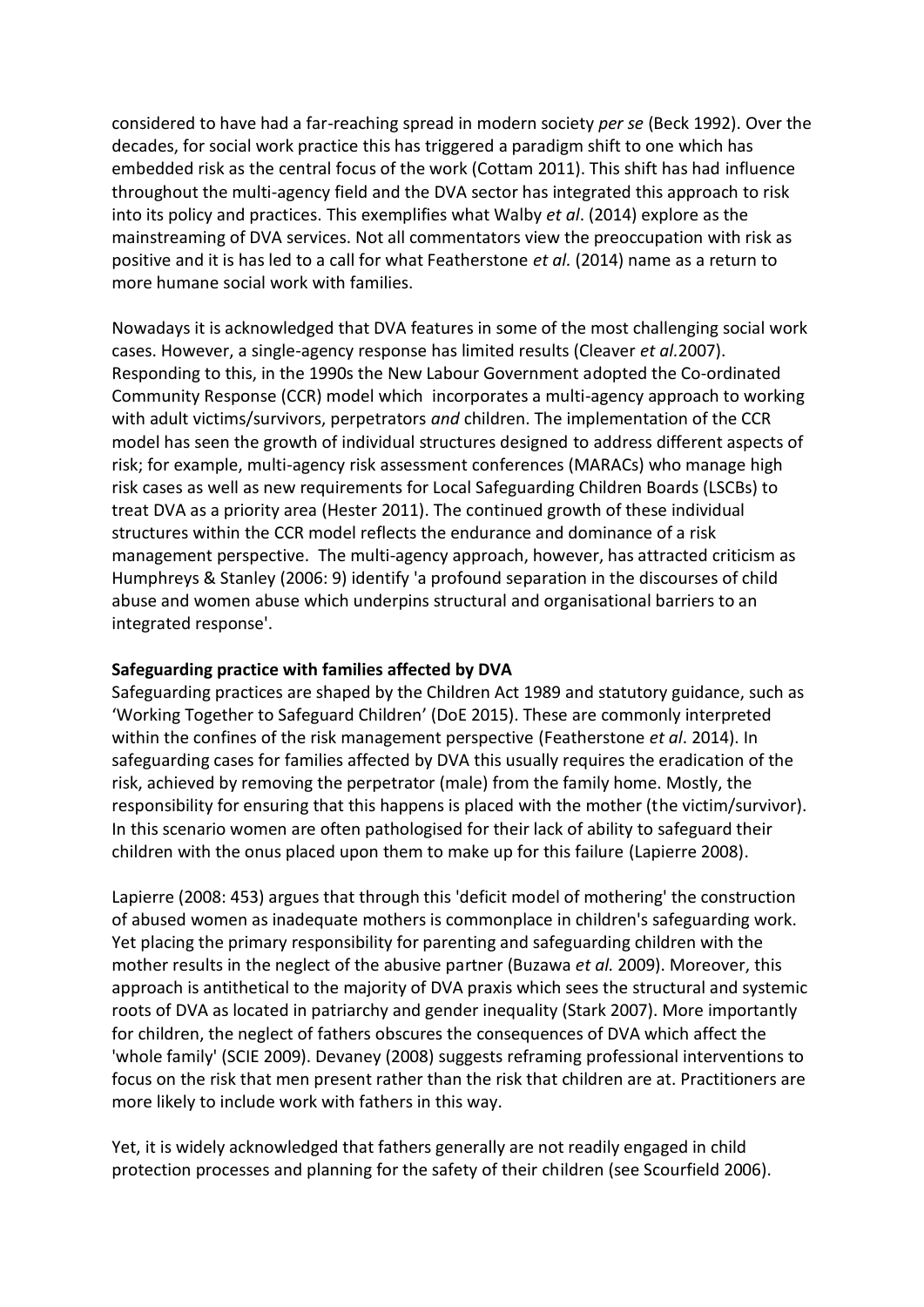Indeed, research suggests that fathers are excluded from planning processes when they have been perpetrators of DVA, the underlying assumption appearing to be that they do not have a right to be engaged in this way (Featherstone & Peckover 2007) or that they would represent a threat to their partners or professionals if they attended planning meetings (Stanley & Humphreys 2015).

Children's social care is only one agency involved in addressing DVA through the CCR. Often mothers are referred on or signposted to specialist DVA agencies. Many of these agencies integrate an empowerment model of practice which seeks to equip women with the knowledge, confidence and reflexive ability to recognise male power and control, and to live safe, independent lives. This outcome is particularly cogent if mothers separate from the perpetrators of DVA but children still have contact with their fathers. However, the disconnect between the approaches of children's social care, the domestic abuse sector (who work with victims and perpetrators) and agencies concerned with child contact has been criticised by Hester (2011) in her conceptual 'three planets' model. Hester delineates the disparate and conflicting cultures, histories, perspectives and drivers of each sector. In actuality, Hester argues, for families who come into contact with each of these sectors, the experience is disconnected, ambiguous and even conflicting.

This paper does not seek to argue that risk should not be responded to or managed through statutory social work systems, or within the CCR model. Rather, we wish to propose that risk and need can be managed in different ways involving children and their families who would benefit from empowering processes that build on existing strengths and capacities (for example, the family group conference). FGCs can run in tandem with safeguarding frameworks (that is, alongside the child protection systems currently in place).

#### **Family Group Conferences**

Although much has been written about FGCs and safeguarding children, it is useful to provide an overview of the model to enable the reader to consider how FGCs work with cases of DVA. A FGC is a family-led, decision-making process which enable families to develop their own plans for the care and protection of children (Frost *et al*. 2014a). FGCs originated in New Zealand in the late 1980s in response to the over-representation of children of Maori origin subject to child protection processes and/or in state care (Ashley & Nixon 2007). Their use has spread across the globe and they have been implemented in Australia, North American, South America, the UK and Europe (Ashley & Nixon 2007).

The model represents a cultural shift in the child protection paradigm. In recent years, approaches to protecting children have tended to be professionally-led and driven, the underlying belief being that professionals, the 'experts', are best placed to make safety plans for children (Featherstone *et al*. 2014). Families have been penalised if they do not adhere to these plans. In contrast, one of the underlying philosophies of the FGC approach is that families are the 'experts' on their own situation and should be actively involved in and share decision-making about children in the family, drawing upon their existing strengths and resources (Frost *et al*. 2014a). It is solution-focussed in that families develop solutions to the problems that they face, being supported to do so by an Independent FGC Co-ordinator (Frost *et al*. 2014a). The model is viewed by many professionals and policy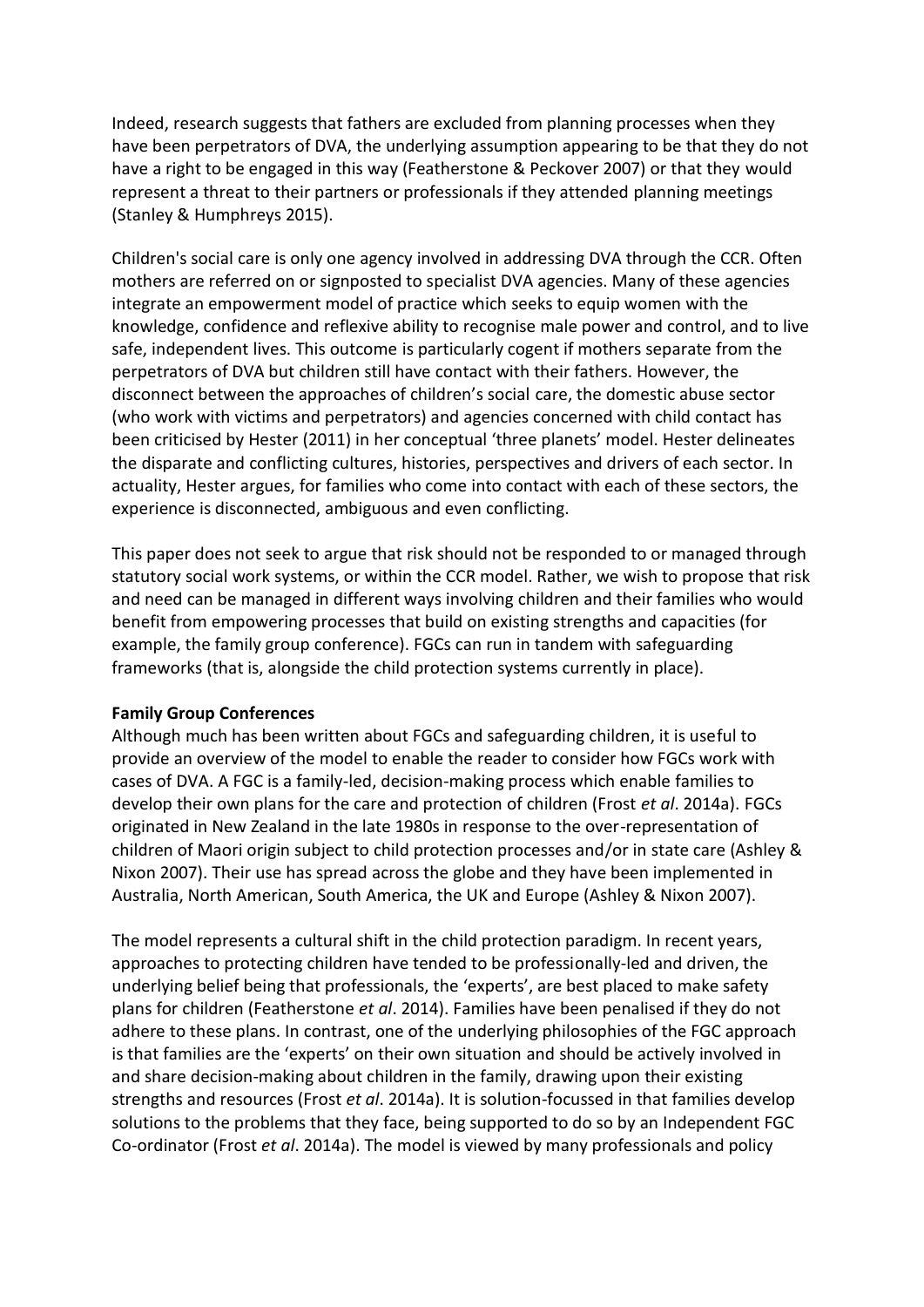makers as best practice in partnership-working with families in child protection (Ashley & Nixon 2007).

Since the inception of FGCs in the late 1980s, when applied in different countries, the model has been subject to various adaptations reflecting differing legislative, policy and practice landscapes. For example, in the USA and Canada, FGCs are referred to as Family Group Decision Making (FGDM) and in Hawaii, FGCs are referred to as Ohana conferencing ('Ohana' meaning family) (Litchfield *et al.* 2003; Heino 2009). Hence the model of FGCs is not homogenous and can be adapted to meet the needs of different jurisdictions across the globe, and even between the different states and regions within a country. Some countries use FGCs in a restorative justice context, others in a child protection context, and some in both fields. FGCs are becoming more widely used in planning for vulnerable adults (Tapper 2010), further demonstrating the adaptability of the model.

## **The Research Evidence**

There is a large, growing body of international literature that focuses on the positive outcomes that FGCs can achieve for children engaged in child protection processes (Fox 2008). Other studies find that FGCs are no more successful or, indeed, less successful than other approaches (Frost *et al*. 2014b). Therefore, the evidence is inconclusive, inconsistent and contradictory. There are few comparative studies that compare outcomes from FGCs and existing child protection processes and these do not demonstrate that FGCs are more effective than other approaches (Sundell & Vinnerljung 2004; Frost *et al*. 2014b). The authors of the studies do highlight their limitations, commenting on the juxtaposition between the FGC approach and existing child protection cultures. Questions are raised about whether FGCs can be successful if they are implemented as part of a process that undermines the empowering ideology of FGCs (Sundell & Vinnerljung 2004). Furthermore, even where the studies have found neutral or negative results, the authors still recommend their use and further research into the efficacy of the FGC model (Frost *et al.* 2014b).

What is meant by outcomes in safeguarding children, however, can be problematic to define. Clearly there are marked differences in definitions of child abuse, child protection and what constitutes positive outcomes for children across the globe, reflecting different cultural, societal and the economic contexts (Gilbert *et al.* 2011.) Despite these variations, there appears to be a consensus in the research that FGCs can result in:

- Less children entering state care/more children remaining in the care of their families;
- Improved contact arrangements between children in care and their families;
- Families developing safe plans for children;
- Children and families feeling more engaged in the process;
- More fathers being engaged than in traditional child protection processes. (Ashley & Nixon 2007; Ashley 2011)

In addition to research about child protection outcomes more generally, there appears to be an emerging body of more focused research on the use of FGCs specifically to address safeguarding concerns for children in DVA cases. In these circumstances, the use of FGCs has long been a contentious issue with concerns raised about the appropriateness of bringing a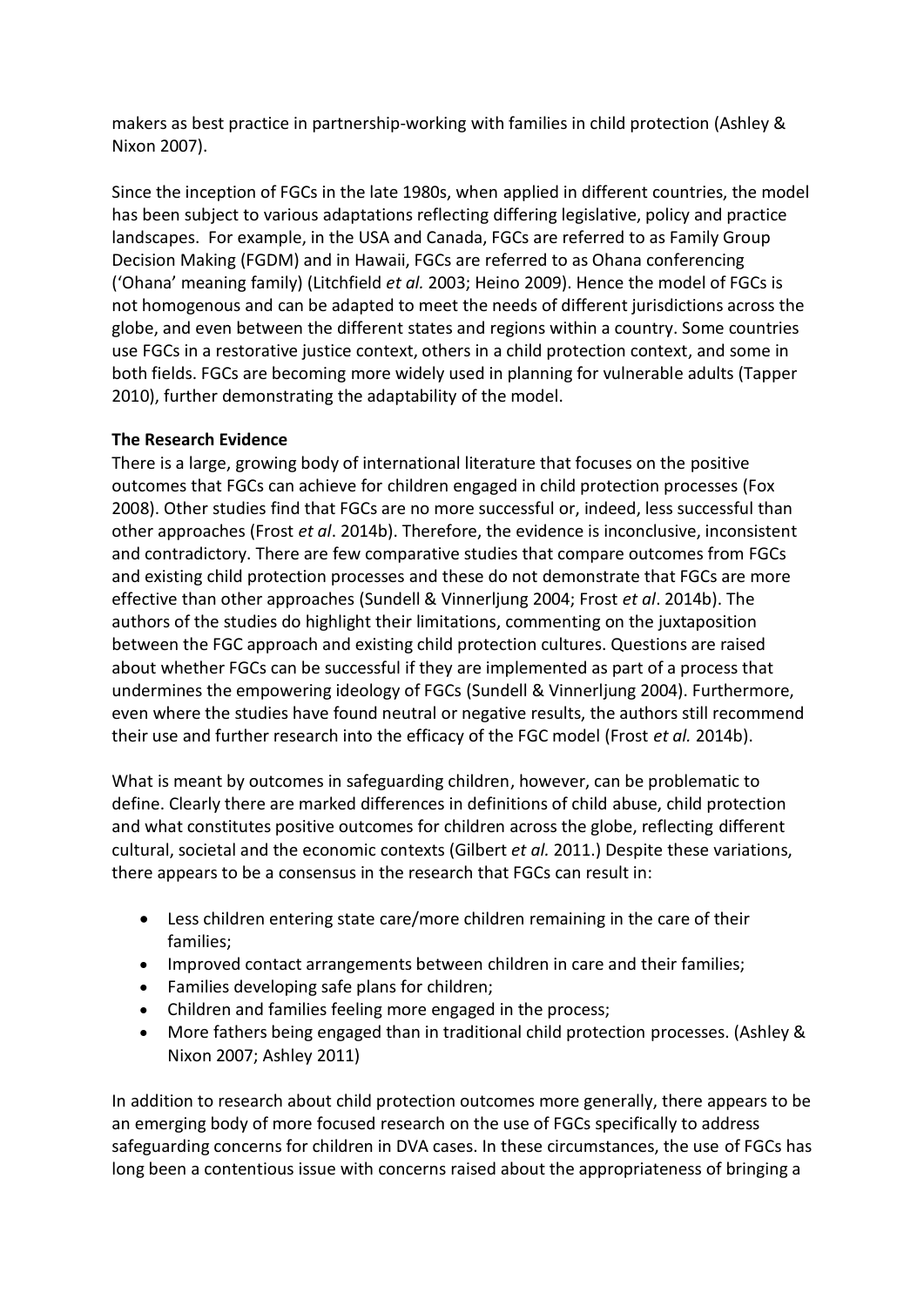family together in a FGC where there is violence within the family. Critics have tended to express concern for the safety of survivors of DVA in meetings where the survivor and the perpetrator are both present with the potential for 'revictimisation', exacerbating the victim's experiences of being abused (Mills *et al.* 2006; Kohn 2010).

These concerns are not reflected in the research evidence, rather this highlights that FGCs can enable women to feel empowered and in control of their lives, whilst perpetrators take responsibility for their behaviour and take steps to address it (Kohn 2010; Pennell 2006). Indeed, FGCs and other restorative approaches are starting to be used more readily within the field of DVA as increasingly 'whole family approaches' are increasingly being viewed as best practice with children and families in this area (SCIE 2009). There appears to be a consensus emerging that children are better protected when families are engaged in decision-making and solution-finding which addresses abusive behaviour (Sidebotham *et al.* 2016).

A distinction needs to be made here between the use of FGCs as a restorative approach to mediate between 'victim' and 'perpetrator' and those FGCs that are focused on safety planning for children. Much of the research has tended to focus on FGCs as a restorative process, as this is where they are most widely used within the field of DVA (Pennell 2006; Liebmann & Wooton 2010). Again, it is important to note that the breadth and scope of the use of FGCs in restorative processes to address DVA is variable and reflects local legislative, policy and practice contexts; and thus, it is difficult to make comparisons (Drost *et al.* 2013).

There is some that FGCs are helpful in safety planning. A study conducted in Newfoundland and Labrador, Canada, compared outcomes from FGCs (known locally as FGDM) and traditional case planning approaches to DVA finding a marked reduction in indicators of both child abuse/neglect and abuse of mothers/partners following the FGDM (Pennell & Burford 2000). One year after the FGDM, the incidents of abuse/neglect were 50 per cent less compared to the year before, while incidents increased significantly for 31 families in the control group who did not participate in a FGDM (Mills *et al*. 2006). Additionally, whilst there is an absence of supporting research (which focuses on FGCs and safety planning), there is a growing body of evidence from service evaluations exemplifying successful practice in this area (Inglis 2007). More recently, the UK's Department for Education, through Innovation Funding, has funded FGC services to focus specifically on DVA. For example, the Leeds 'Family Valued' Service replaces initial child protection conferences with FGCs in DVA cases (Leeds City Council 2013). An outcome evaluation for this service has not yet been published but early findings are reported to be positive (Leeds City Council 2013).

#### **FGCs and Current Gaps in Service Provision**

We now focus on how FGCs can address some of the practice tensions highlighted earlier. Perhaps one of the most fundamental aspects of the FGC, is the involvement of a child's family in decision-making processes. The principle of involving the 'whole family' is a considerable shift away from the deficit model of mothering discussed earlier (Lapierre 2008; SCIE 2009) but rather than centring on the role of the mother, as criticised by Lapierre, we consider the involvement of fathers and children.

#### **Involving Fathers**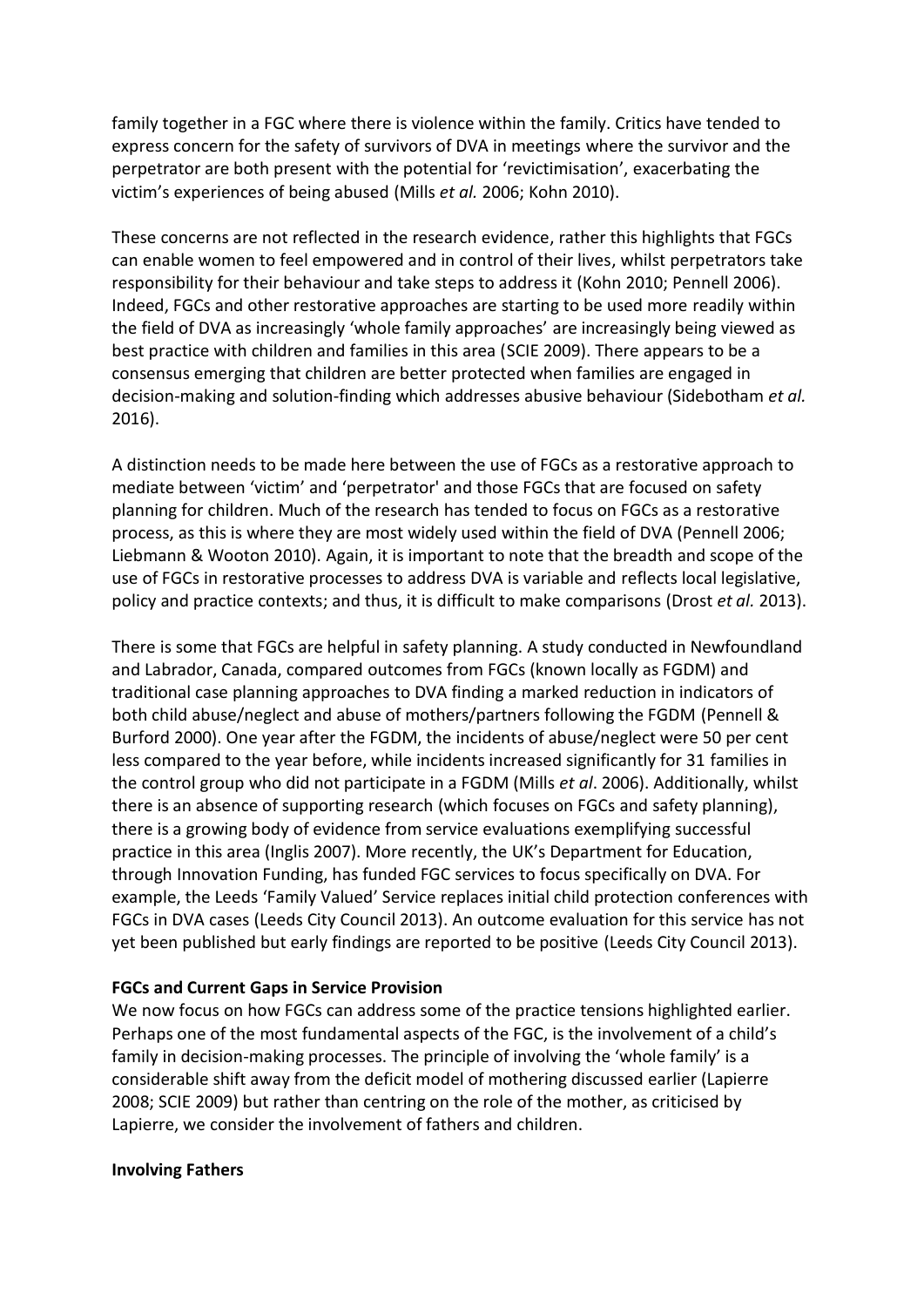The FGC process ensures that the locus of responsibility for a child's safety is shared with a child's family or significant others, including the father. The non-involvement of fathers in planning and decision-making to safeguard children has been evidenced above, not least within the area of DVA. When fathers are not involved, the underlying message is twofold: that fathers are not responsible for the well-being of their children; and that they do not have a right to be involved in decision-making about their children as abusers within the family (Featherstone & Peckover 2007). The FGC model advocates for an alternative where fathers are routinely involved in and responsible for making decisions about their children.

Scourfield (2006) has argued that whilst abusive men are at the centre of most child protection situations, many of these have something positive to offer their children. In addition, if we consider children's rights, it is important to acknowledge that children have a right to foster a relationship with their fathers if they choose to do so (Morrison 2009). This should be facilitated and supported by child protection processes. One of the concerns raised about men engaging within the FGC process where DVA is a feature is that the abusive male will dominate and, subsequently, reinforce the abuse already experienced by children and their mothers (Kohn 2010). Yet, the evidence for FGCs appears to contradict this concern and instead highlights the potential for men to make positive contributions without them dominating or using the meeting as a further mechanism for control and abuse (Inglis 2007).

Inglis (2007) cites early findings from a study of a UK-based FGC service which addressed DVA claiming that all FGCs were violence-free and women reported feeling empowered in the process and family members reporting that they preferred a FGC to a child protection conference. The notion that women feel empowered in the FGC process was also found in the Canadian study mentioned above (Pennell and Burford, 2002). Using evidence from the Newfoundland and Labrador FGDM service, they asserted that the FGC process enabled women to take a leadership role and 'take back' control over their lives and those of their children.

As stated previously, the use of FGCs in DVA has tended to focus on restorative justice, encouraging perpetrators to understand and take responsibility for their actions. In this paper, we primarily consider the possibilities offered by FGCs from a safety planning perspective. However, the FGC process does involve some reparation for the perpetrator as when the focus is on welfare planning for safeguarding children, it appears that a restorative process, to some extent, is also taking place when a male perpetrator is confronted with the impact that DVA has had on the family children. Moreover, Pennell & Burford (2000) found that incidences of DVA in those families who were subject to a FGDM decreased considerably, whilst those in a comparison group who were subject to established child protection processes increased substantially.

#### **Involving children**

Despite the implications for so many children growing up with DVA, to-date the opportunities and support for children to talk about their experiences has been limited and subject to ethical debate (Morris *et al*. 2015). Yet, children have a right to have their views heard and be involved in decision-making (UN Convention of the Rights of the Child, Articles 3 and 12). This principle is clear in child protection legislation and policy (such as the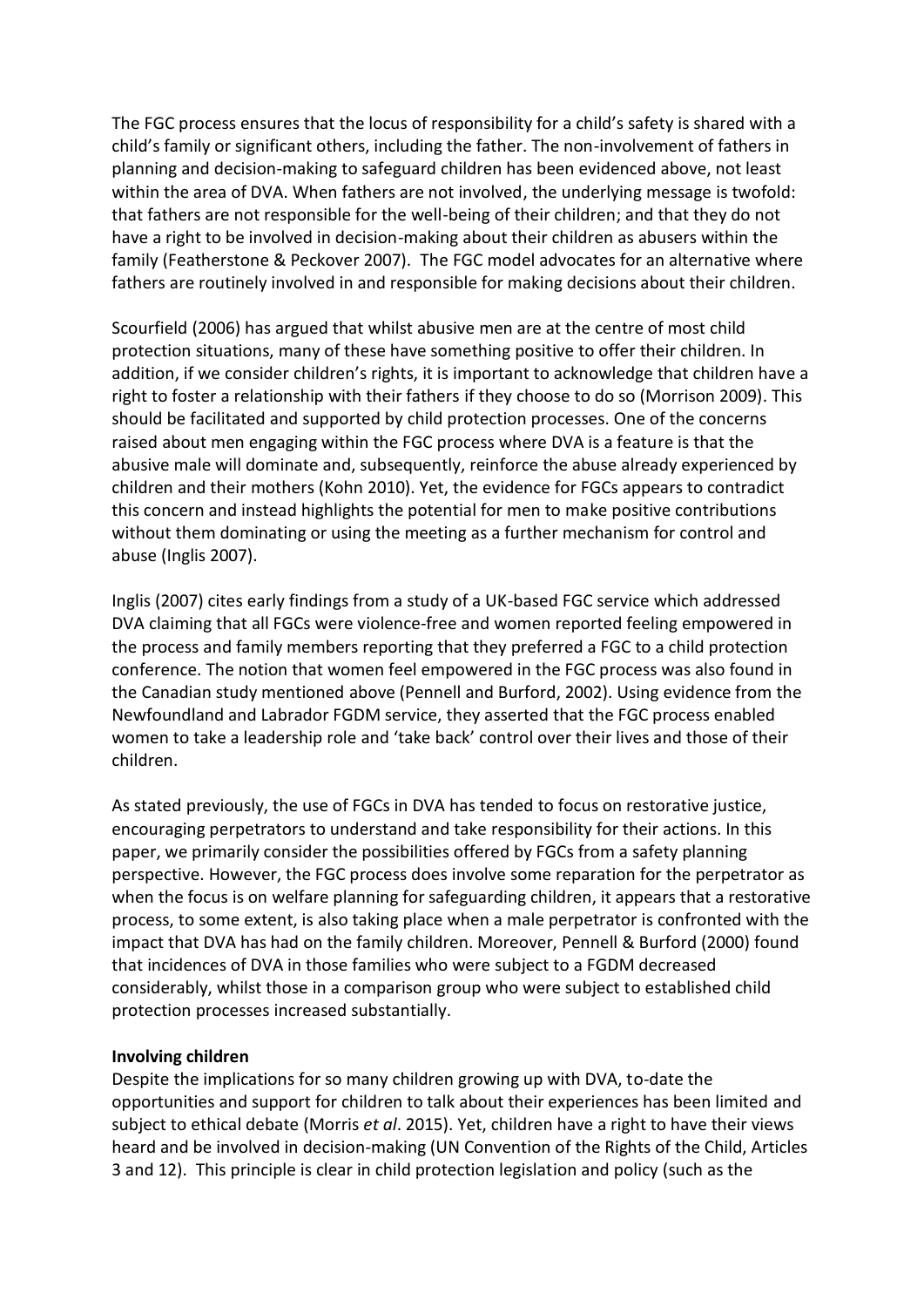Children Act 1989 and the 'Working Together to Safeguard Children' guidance (DoE 2015)). Furthermore, where opportunities have been made available for children to discuss their experiences, these have been found to be beneficial to safety and well-being (Morris *et al*. 2015). Yet Houghton (2015: 236) argues that there is a dominant 'adult-centric approach' to children's safeguarding and DVA which requires a re-focus towards children's agency, participation and rights. This is not straightforward, however, and Iversen (2014: 27) highlights the ease at which tensions between the principle and practice of participation can arise. Iversen notes how social workers can easily fall into the trap of categorising children (as competent or problematic for example) producing an order of 'predetermined participation' as children's wishes or views 'may be disregarded by those who claim to know more' (Ivesen (2014: 286). Nonetheless, research indicates that children being heard and empowered to participate in decision-making processes are critical to 'coping and surviving' in the face of DVA (Houghton 2015: 237).

Research on children's involvement at FGCs has evidenced the potential for children to feel that their voices have been heard (Holland & O'Neill 2006) with the overwhelming consensus that children should attend their FGC where possible (Ashley & Nixon 2007). In their study of children's involvement, Bell & Wilson (2006) found that they felt empowered by the experience of being consulted and listened to, welcoming the opportunity for their family to discuss issues without the presence of professionals (during private family time part of the FGC structure). In their research into the participation of children in FGCs in Wales, Holland & O'Neill (2006) emphasise the positive impact for children who participate in their FGC, finding that the majority of children talked about being attended to and about their contributions to decision-making. However, Holland and O'Neill identified potential pitfalls at a FGC being that adults may tend to bully and dominate the meeting, leaving children feeling unheard and powerless (Dalrymple 2002; Holland & O'Neill 2005; Frost *et al*. 2014a).

Hence, the potential for children to be heard and involved in decision-making processes needs careful consideration in order to ensure that children are supported to meaningfully participate in the FGC process. The use of advocates is suggested as a means to support children to represent their views and be meaningfully engaged as well as helping to reduce the risk of children feeling disempowered, or disillusioned, with the process (Bell & Wilson 2005; Frost *et al*. 2014a; Holland & O'Neill 2005). Advocates may help a FGC to gain a clearer picture of how *children* construct and make sense of the lived experience of DVA (Lombard 2015).

#### **Discussion and conclusions**

To return to Hester's (2011) argument which exposes the disconnect between the different professions working within the context of DVA, it is proposed that research from FGCs highlights the potential to address this prolific problem. One of the benefits of FGCs is that not only do they bring together the key family members in a child's life but also the relevant professionals. These professionals are invited to contribute to the 'information sharing' part of the FGC and are instrumental in considering whether a family's plan adequately safeguards the child/ren who are the focus of the FGC. In effect, all of the key people come together at the same time to plan with a family for the safety of children in the family. This may include child protection social workers, police, domestic abuse services and family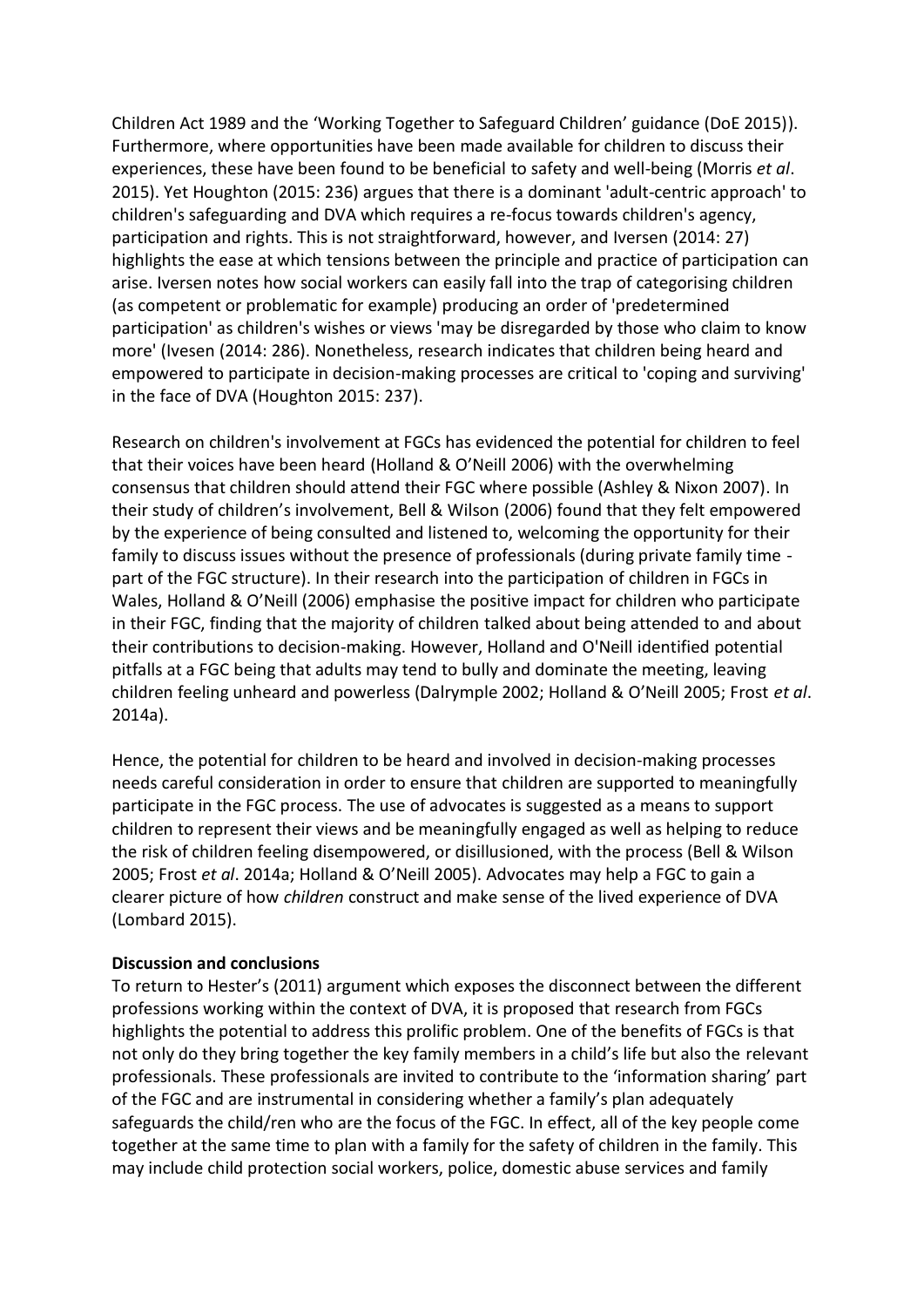support services. This enables a 'family approach' (SCIE 2009), with the needs of all parties (that is, the children as well as the survivor, and the perpetrator where appropriate) potentially being addressed at the FGC (Pennell 2000; Inglis 2007).

We have shown how the FGC works with the strengths of families to encourage a partnership approach between child protection services, domestic abuse services and families and in doing so FGCs can work to minimise the risk to women and children and ensure that children are adequately protected (Kohn 2010; Sidebotham *et al.* 2016). Whilst emphasising the benefits of FGCs, it is also important to state that not all cases will be suitable for a FGC; for example, in those instances where risks to children and/or mother is significant. Hence, we are not suggesting that FGCs replace existing responses to DVA in high risk cases, rather we suggest that a more pragmatic approach is taken to planning in low to medium risk cases and that a focus is placed on working alongside the family to address risk and uncertainty.

Research evidence has highlighted that not only do relationships between professionals and families improve as a result of a FGC, but also the relationship between professionals themselves (Litchfield *et al.* 2003; Pennell 2000). Moreover, Pennell (2000) states that FGCs have the potential to enable collaborative professional relationships. This is substantiated by Litchfield *et al.* (2003) who found that, in their evaluation of the Hawai'i FGC service, social workers reported that the FGC process encouraged better partnerships between professionals as well as between professionals and families. One social worker is reported to have said 'the collaborative nature of Ohana conferencing and information sharing almost "force us to work together"' (Litchfield *et al*. 2003: 79).

One of the key themes emerging from the research on FGCs and DVA, and safeguarding children more generally (Browne Olson 2009), is the concept and processes of the conference serving to 'unify' the family, and thus strengthening fragmented family relationships (Pennell and Burford 2000). Clearly, FGCs hold potential for repairing the mother-child relationship when this has been negatively impacted by the presence of DVA. The unifying nature of FGCs is significant when considering the future safety of children. After all it is widely acknowledged that strong family relationships are a protective factor for children. Despite the indications of the research evidence as summarised here, further evidence is needed which explores the effectiveness and appropriateness of the use of FGCs with families affected by DVA.

In this paper we have traversed thorny ground by raising difficult questions about the nature of current service responses to safeguarding children exposed to DVA. We have explored the extent to which a 'whole family' approach offers an effective model for working with families affected by DVA (SCIE 2009). We set out our argument by illuminating the insidiousness of risk discourses in that risk has come to dominate the increasingly multidisciplinary framework for managing families deemed to be at risk from DVA. On that note, we end this paper by returning to our main argument which advocates for a more dedicated focus on family strengths and which enables the meaningful contribution of families to their safety plans, bringing together families and services in a more democratic multi-agency model.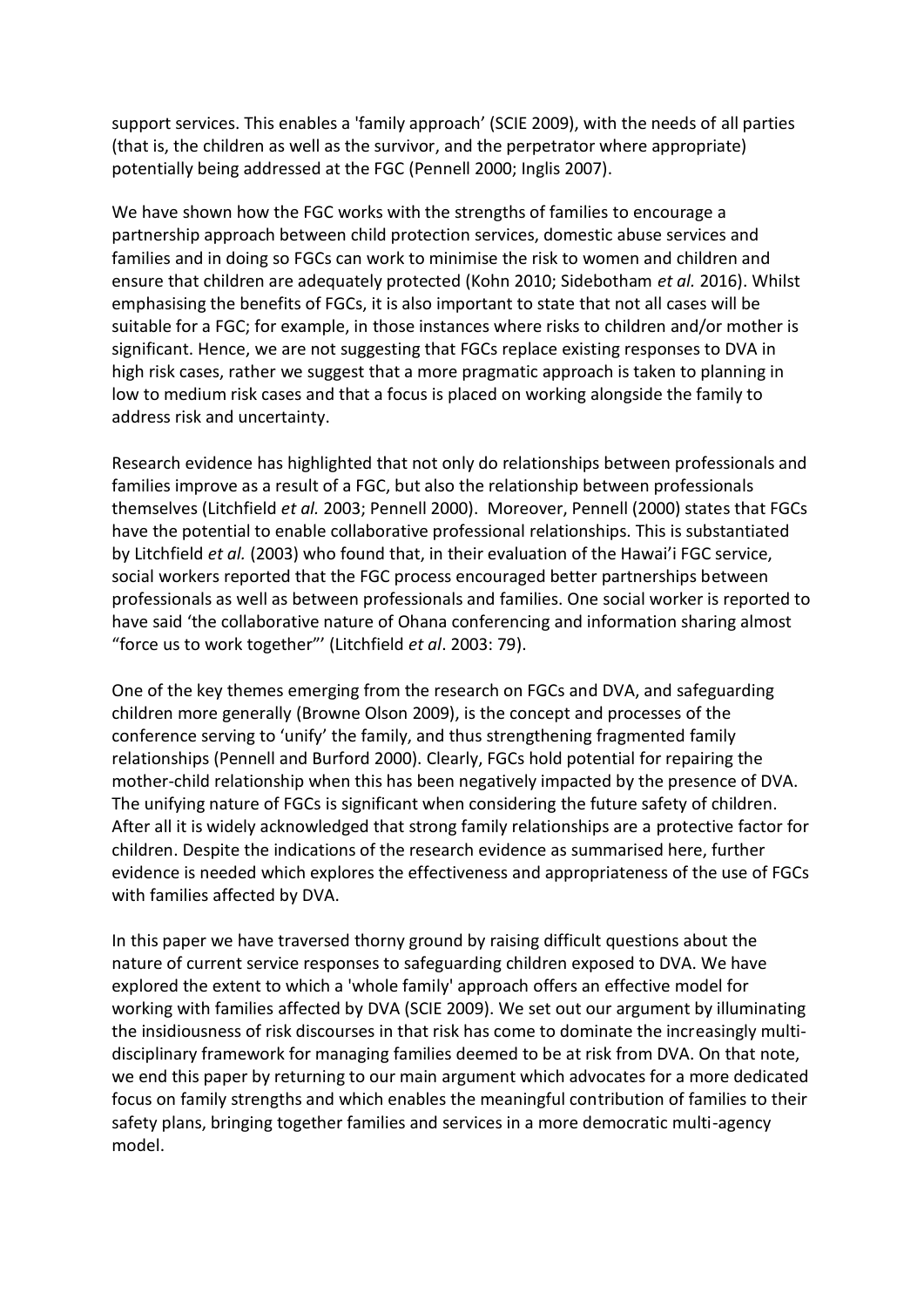# **References**

Allen, M. (2013) *Social Work and Intimate Partner Violence. Abingdon, Routledge.* Ashley, C. & Nixon, P. (eds.) (2007) *Family Group Conferences – where next?* London: Family Rights Group.

Ashley, C. (2011) (ed.) *Working with Risky fathers: Fathers Matter volume 3: Research findings on working with domestically abusive fathers and their involvement with children's social care services.* London: The Family Rights Group.

Barter, C., McCarry, M. Berridge, D & Evans, K. (2009) Partner exploitation and violence in teenage intimate relationships: executive summary. London, NSPCC.

Beck, U. (1992) *Risk and society: Towards a new modernity.* London, Sage.

Bell, M. & Wilson, K. (2006) Children'sViews of Family Group Conferences, *British Journal of Social Work,* **36** (4), 671 - 681.

Browne Olson, K. (2009) Family group conferencing and child protection mediation: essential tools for prioritizing family engagement in child welfare cases, *Family Court Review,* **47** (1), 53-68.

Buzawa, S., Buzawa, C. and Stark, E. (2009) *Responding to Domestic Violence: The Integration of Criminal Justice and Human Services.* London, SAGE Publications. CAADA (2012) *CAADA Insights 1: 'A place of greater safety'*. Bristol, CAADA.

CAADA (2014) *In Plain Sight: effective help for children exposed to domestic abuse*. Bristol,

CAADA.

Clarke, P. & Wydall, S. (2015) From 'rights to action': Practitioners perceptions of the needs of children experiencing domestic violence. *Child and Family Social Work,* **20**, 181-190. Corvo, K. (2006) [Violence, Separation, and Loss in the Families of Origin of Domestically](http://sal-primo-production.hosted.exlibrisgroup.com/primo_library/libweb/action/display.do?frbrVersion=11&tabs=viewOnlineTab&ct=display&fn=search&doc=TN_proquest233222209&indx=6&recIds=TN_proquest233222209&recIdxs=5&elementId=5&renderMode=poppedOut&displayMode=full&frbrVersion=11&frbg=&&vl(1UI0)=contains&dscnt=0&scp.scps=scope%3A%2844SAL_FLOO_DS%29%2Cscope%3A%2844SAL_DB_DS%29%2Cscope%3A%2844SAL_ALMA_DS%29%2Cscope%3A%2844SAL_EPR_DS%29%2Cscope%3A%2844SAL_EAD_DS%29%2Cprimo_central_multiple_fe&tb=t&vid=SAL_MAIN&mode=Basic&srt=rank&tab=all&dum=true&vl(freeText0)=relational%20bond%20%2B%20mother%20child%20%2B%20domestic%20abuse&dstmp=1484768907833)  [Violent Men.](http://sal-primo-production.hosted.exlibrisgroup.com/primo_library/libweb/action/display.do?frbrVersion=11&tabs=viewOnlineTab&ct=display&fn=search&doc=TN_proquest233222209&indx=6&recIds=TN_proquest233222209&recIdxs=5&elementId=5&renderMode=poppedOut&displayMode=full&frbrVersion=11&frbg=&&vl(1UI0)=contains&dscnt=0&scp.scps=scope%3A%2844SAL_FLOO_DS%29%2Cscope%3A%2844SAL_DB_DS%29%2Cscope%3A%2844SAL_ALMA_DS%29%2Cscope%3A%2844SAL_EPR_DS%29%2Cscope%3A%2844SAL_EAD_DS%29%2Cprimo_central_multiple_fe&tb=t&vid=SAL_MAIN&mode=Basic&srt=rank&tab=all&dum=true&vl(freeText0)=relational%20bond%20%2B%20mother%20child%20%2B%20domestic%20abuse&dstmp=1484768907833) *Journal of Family Violence*, **21**(2), 117-125.

Cleaver, H.,Cleaver, H., Nicholson, D., Tarr, S. & Cleaver, D. (2007) *Child Protection, Domestic Violence and Parental Substance Misuse: Family Experiences and Effective Practice.* London, Jessica Kingsley Publishers.

Dalrymple, J. (2002) "Family Group conferences and youth advocacy: the participation of children and young people in family decision making" *European Journal of Social Work*, **5**, 287-299

Devaney, J. (2008) Chronic child abuse and domestic violence: children and families with long-term and complex needs. *Child & Family Social Work,* **1,** 443-453.

DoE (2015) *Working Together to Safeguard Children.* Available at:

https://www.gov.uk/government/publications/working-together-to-safeguard-children--2. Drost, L., Haller, B., Hofinger, V., van der Kooij, T., Luunemann, K. and Wolthius, A. (2013) *Restorative Justice in Cases of Domestic Violence: Best practice examples between increasing mutual understanding and awareness of specific protection needs.* Criminal Justice 2013 and European Commission.

Featherstone, B. & Peckover, S. (2007) Letting them get away with it: fathers, domestic violence and child welfare. *Critical Social Policy*, **2,** 181–202.

Featherstone, B., White, S. & Morris, K. (2014) *Re-imagining Child Protection: Towards Humane Social Work with Families*. Bristol, Policy Press.

Fox, D. (2008) Family group conferencing and evidence- based practice: what works? *Research, Policy and Planning,* **26** (3), 157 – 167.

Frost, N., Abram, F. & Burgess, H. (2014a) Family group conferences: context, process and ways forward, *Child and Family Social Work,* **19** (4), 480-490*.*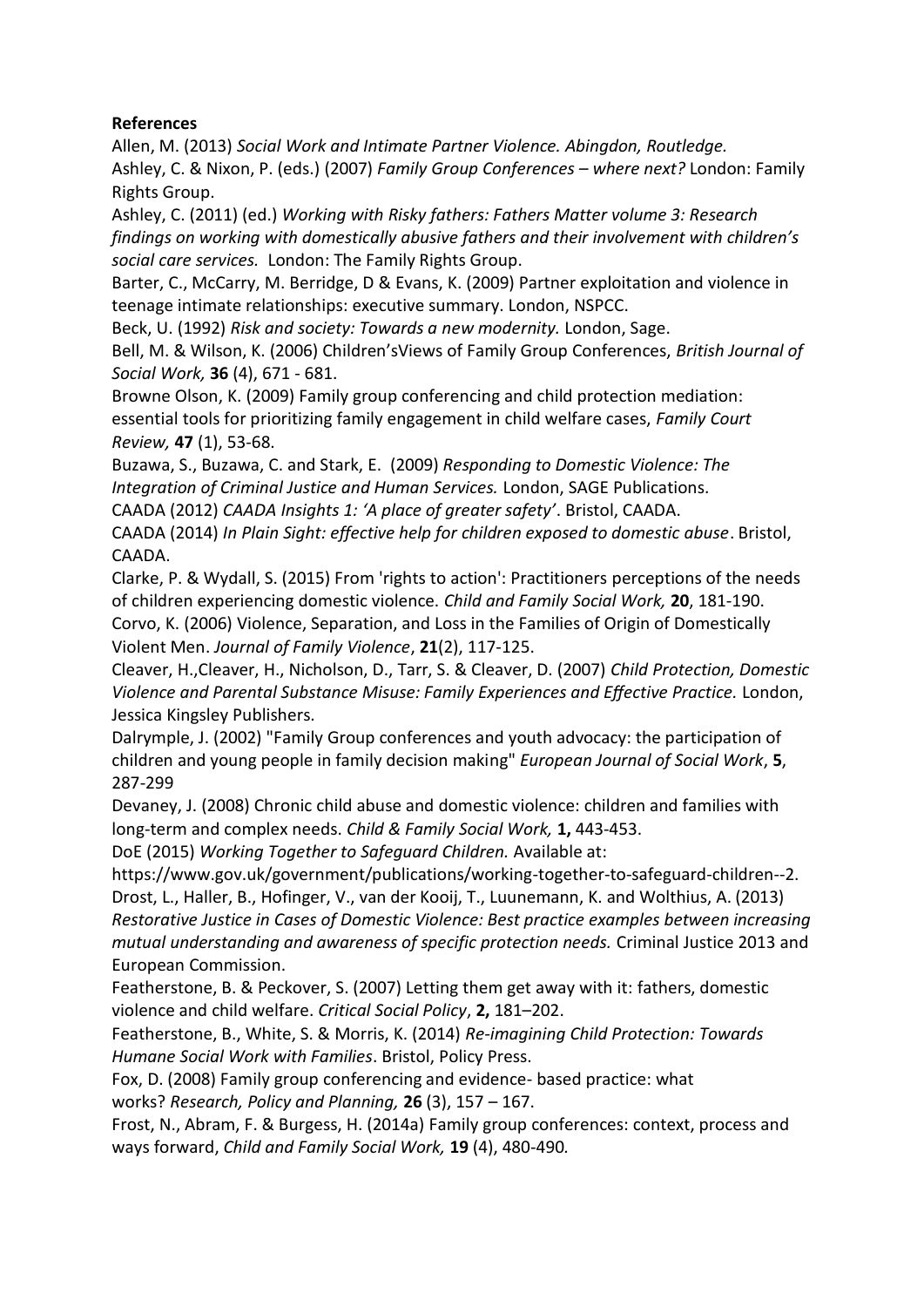Frost, N., Abram, F. & Burgess, H. (2014b) Family group conferences: evidence, outcomes and future research, *Child and Family Social Work,* **19** (4), 501-507.

Gilbert, N., Parton, N. & Skivenes, M. (2011) *Child Protection Systems, International Trends and Orientations,* International Policy Exchange.

Heino, T. (2009) *Family Group Conference from a Child Perspective: Nordic Research Report.*  Available at: [http://www.thl.fi/thl-client/pdfs/da905b95-70f6-4db8-9d8291b74fe55ed0.](https://portal.salford.ac.uk/+CSCO+1p75676763663A2F2F666E7973626571726B70756E617472736E657A2E666E79736265712E6E702E6878++/owa/-CSCO-3h--redir.aspx?C=GfeUCrrhwU6WBYeulzTMCt6mm5kJQdQIodaLlFAnLuX6D6EG2u2O5prFrx03S6NBXEp8_wTP2kU.&URL=http%3a%2f%2fwww.thl.fi%2fthl-client%2fpdfs%2fda905b95-70f6-4db8-9d8291b74fe55ed0)

Hester, M. (2011) The Three Planet Model: Towards an Understanding of Contradictions in Approaches to Women and Children's Safety in Contexts of Domestic Violence. *British Journal of Social Work*, **42**, 837-853.

Holland, S. &O'Neill, S. (2006) '"We Had to be There to Make Sure it was What We Wanted": Enabling children's participation in family decision-making through the family group conference', *Childhood,* **13** (1), 91 -111.

Home Office (2013) *Domestic Violence and Abuse.* Available at:

https://www.gov.uk/domestic-violence-and-abuse.

Houghton, C. (2015) Young people's perspectives on Participatory Ethics: Agency, power and impact in domestic abuse research and policy-making. *Child Abuse Review*. **24**(4), 235-248. Humphreys, C. and Bradbury-Jones, C. (2015) Domestic Abuse and Safeguarding Children: Focus, Response and Intervention, *Child Abuse Review,* **24 (**4), 231 – 234.

Humphreys, C. and Stanley, N. (2006) *Domestic Violence and Child Protection: Directions for Good Practice.* London, Jessica Kingsley Publishers.

Inglis, S. (2007) Family decision making to plan for safety in domestic violence*. In: Family Group Conferences – Where Next?* (eds C. Ashley & P. Nixon), Family Rights Group. Available at[: http://www.iirp.edu/news/2282-family-group-conferences-for-adults.](http://www.iirp.edu/news/2282-family-group-conferences-for-adults)

Iversen, C. (2014) Predetermined participation: social workers evaluating children's agency in domestic violence interventions. *Childhood,* **21**, 274-289.

Katz, E. (2015) Beyond the physical incident model: how children living with domestic violence are harmed by and resist regimes ofcoercive control. *Child Abuse Review*. DOI: 10.1002/car.2422.

Kelly, L. (1994) The Interconnectedness of Domestic violence and Child Abuse: Challenges for Research, Policy and practice. In: *Children Living with Domestic Violence: Putting Men's abuse of women on the childcare agenda* (eds A. Mullender & R. Morley), pp.43-56. London, Whiting and Birch.

Kelly, L. and Radford, J. (1996) 'Nothing really happened': the invalidation of women's experiences of sexual violence. In: *Women, Violence and Male Power: Feminism activism, research and practice* (eds M. Hester, L. Kelly & J. Radford), pp.19-33. Buckingham, Open University Press.

Kohn, L.S. (2010) What's so Funny about Peace, Love and Understanding? Restorative Justice as a New Paradigm for Domestic Violence Intervention, *Seton Hall Law Review,* **40** (2), 517-595.

Lapierre, S. (2008) Mothering in the context of domestic violence: the pervasiveness of a deficit model of mother. *Child and Family Social Work,* **13**(4), 454-63.

Leeds City Council (2013) *Family Valued*. Available at:

<http://www.leeds.gov.uk/residents/Pages/family-valued.aspx>

Liebmann, M. & Wootton, L. (2010) *Restorative Justice and Domestic Violence /Abuse: A Report commissioned by HMP Cardiff,* The Home Office Crime Reduction Unit for Wales. Litchfield, M., Oetjen, J., Maxwell, D., Gatowski, S. & Dobbin, S. (2003*) Empowering Families in Child Protection Cases: An Implementation Evaluation of Hawai'i's 'Ohana Conferencing*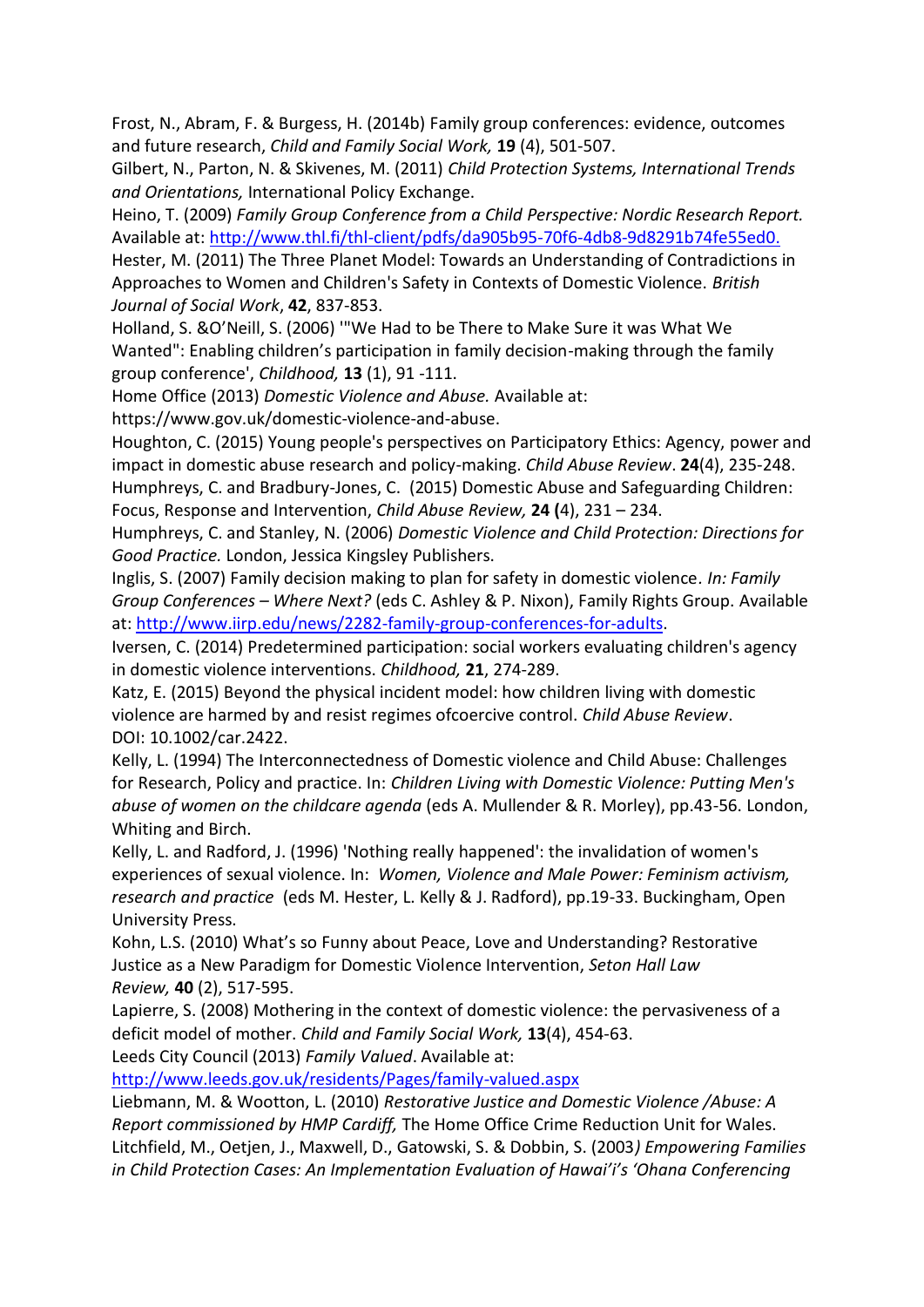*Program,* National Council of Juvenile and Family Court Judges Permanency Planning for Children Department Research and Development Division.

Lombard, N. (2015) *Young People's Understanding s of Men's Violence Against Women*. Farnham, Ashgate Publishing Limited.

Mills, L.G., Grauwiler, P. & Pezold, N. (2006) Enhancing Safety and Rehabilitation in Intimate Violence Treatments: New Perspectives, *Public Health Reports,* **121** (4), 363-368.

Morris, A. (2009) Gendered Dynamics of Abuse andViolence in Families: Considering the Abusive Household Gender Regime. *Child Abuse Review*, **18**, 414-427.

Morris, A., Humphreys, C. and Hegarty, K. (2015) Children's Views of Safety and Adversity when Living with Domestic Violence. In: *Domestic Violence and Protecting Children: New thinking and approaches.* (eds.) N. Stanley & C. Humphreys), 18 – 33. London, Jessica Kingsley Publishers.

Morris, K. (2007) *Camden FGC Service: An Evaluation of Service Use and Outcomes*, Camden, UK.

Morrison, F. (2009) *After domestic abuse: children's perspectives on contact with fathers.* Edinburgh Research Archive. Available at: [http://hdl.handle.net/1842/2795.](http://hdl.handle.net/1842/2795)

Moulding, N.T., Buchanan, F. & Wendt, S. (2015) Untangling Self-Blame and Mother-Blame in Women's and Children's perspective son maternal protectiveness in Domestic violence: Implications for Practice. *Child Abuse Review*, **24** (4), 249-260.

O'Hagan, K. (1997) The problem of engaging men in child protection, *British Journal of Social Work,* **27,** (1), 25 – 42.

Peckover, S. (2014) Domestic Abuse, Safeguarding Children and Public Health: Towards an Analysis of Discursive Forms and Surveillant Techniques in Contemporary UK Policy and Practice. *British Journal of Social Work*, **44**, 1770-1787.

Pennell, J. (2000) Family group decision making: protecting children and women, *Child Welfare,* **79** (2), 131 – 158.

Pennell, J. (2004*)* Family group conferencing in child welfare: Responsive and regulatory interfaces. *Journal of Sociology and Social Welfare*, **31** (1), 117-135.

Pennell, J. (2006) Stopping domestic violence or protecting children? Contributions from Restorative Justice? In: *Handbook of Restorative Justice: A Global Perspective* (eds S. Sullivan & L. Tift)*,* 296 – 298.London and New York, Routledge.

Pennell, J. & Burford, G. (2000) Family Group Decision Making: Protecting Women and Children, *Child Welfare,* **79** (2), 131-158.

Pennell, J. & Burford, G. (2002*)* Feminist Praxis, Making Family Group Conferencing Work. In: *Restorative Justice and Family Violence* (eds H. Strang & J. Braithwaite) pp. 108-127. Melbourne, Cambridge University Press.

Radford, L., Corral, S., Bradley, C., Fisher, H., Bassett, C., Howat, N. & Collishaw, S.

(2011) *Child abuse and neglect in the UK today.* Research report. London, National Society for the Prevention of Cruelty to Children.

SCIE (2009) *Think child, think parent, think family: a guide to parental mental health and child welfare*. SCIE Accredited Guide 30, London, SCIE.

Scourfield, J. (2006) The challenge of engaging fathers in child protection processes, *Critical Social Policy,* **26** (2), 440 – 449.

Sidebotham, P., Brandon, M., Bailey, S., Belderson, P., Dodsworth, J., Garstang, J., Harrison, E., Retzer, A. & Sorensen, P. (2016) *Pathways to harm, pathways to protection: a triennial analysis of serious case reviews 2011 to 2014: Final report.* London: Department of Education.